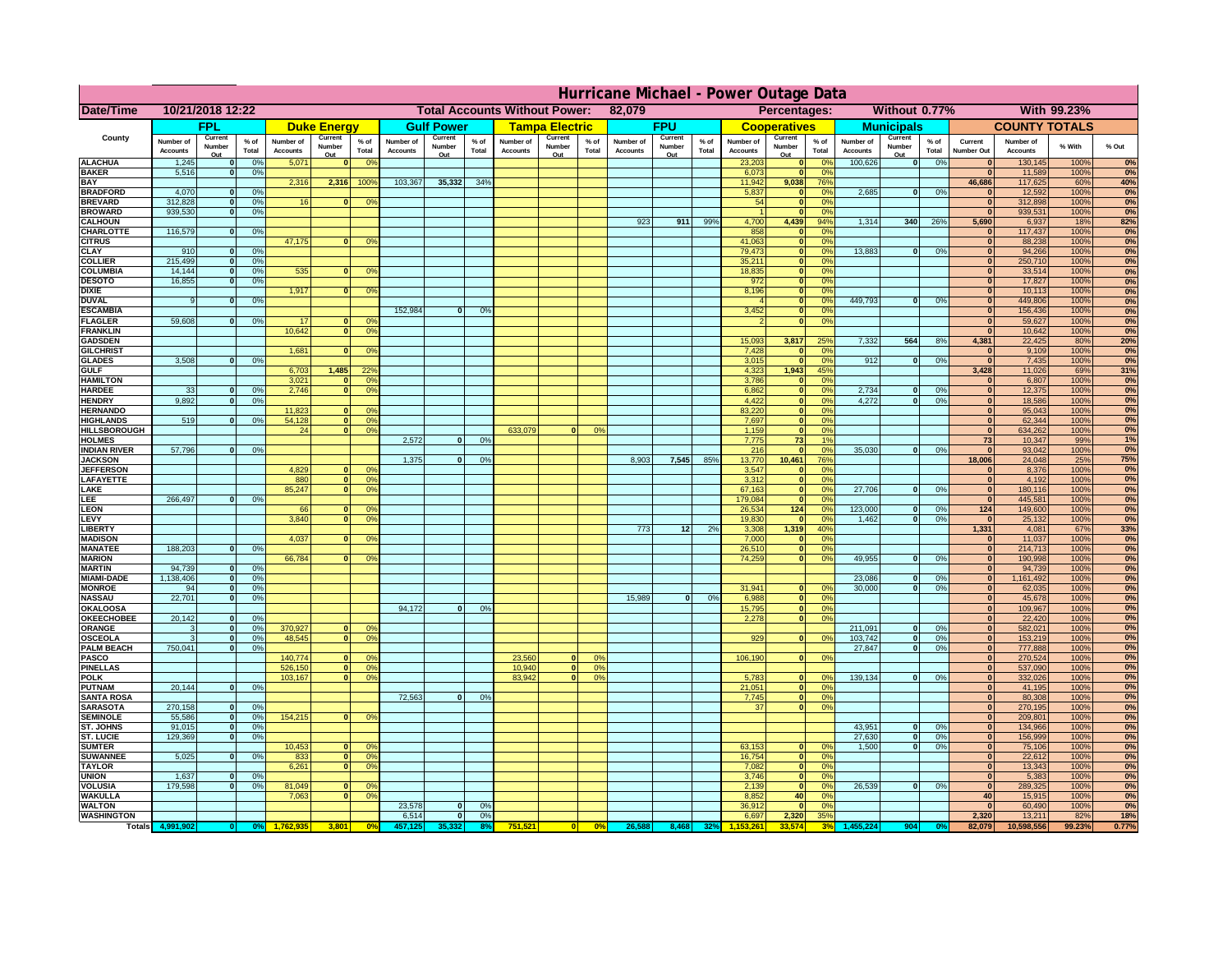# 10/21/2018 12:23 PM Hurricane Michael

| <b>Power Provider</b>                   | County              | <b>Number of Customers</b> | <b>Current Number Out</b> | <b>Outage Percentage</b> | <b>Estimated Restore Time</b> |
|-----------------------------------------|---------------------|----------------------------|---------------------------|--------------------------|-------------------------------|
|                                         |                     |                            |                           |                          |                               |
| <b>Gulf Power Company</b>               | BAY                 | 103,367                    | 35,332                    | 34.18%                   | $>72$                         |
| West Florida Electric Cooperative, Inc. | <b>JACKSON</b>      | 13,723                     | 10,414                    | 75.89%                   | >5 days                       |
| Gulf Coast Electric Cooperative, Inc.   | BAY                 | 11,942                     | 9,038                     | 75.68%                   | >5 days                       |
| Florida Public Utilities Corporation    | <b>JACKSON</b>      | 8,903                      | 7,545                     | 84.75%                   | >5 days                       |
| Talquin Electric Cooperative, Inc.      | <b>GADSDEN</b>      | 15,093                     | 3,817                     | 25.29%                   | 72                            |
| West Florida Electric Cooperative, Inc. | CALHOUN             | 2,852                      | 2,596                     | 91.02%                   | >5 days                       |
| Duke Energy                             | BAY                 | 2,316                      | 2,316                     | 100.00%                  | TBD                           |
|                                         |                     |                            |                           |                          |                               |
| West Florida Electric Cooperative, Inc. | WASHINGTON          | 4,260                      | 1,982                     | 46.53%                   | >5 days                       |
| Gulf Coast Electric Cooperative, Inc.   | <b>GULF</b>         | 4,323                      | 1,943                     | 44.95%                   | >5 days                       |
| Gulf Coast Electric Cooperative, Inc.   | CALHOUN             | 1,848                      | 1,843                     | 99.73%                   | >5 days                       |
| Duke Energy                             | <b>GULF</b>         | 6,703                      | 1,485                     | 22.15%                   | <b>TBD</b>                    |
| Talquin Electric Cooperative, Inc.      | <b>LIBERTY</b>      | 3,308                      | 1,319                     | 39.87%                   | >5 days                       |
| Florida Public Utilities Corporation    | CALHOUN             | 923                        | 911                       | 98.70%                   | >5 days                       |
| City of Blountstown                     | CALHOUN             | 1,314                      | 340                       | 25.88%                   | $>72$                         |
|                                         |                     |                            |                           |                          |                               |
| Gulf Coast Electric Cooperative, Inc.   | <b>WASHINGTON</b>   | 2,437                      | 338                       | 13.87%                   | >5 days                       |
| City of Quincy                          | GADSDEN             | 4,768                      | 329                       | 6.90%                    | $>72$                         |
| Chattahoochee Electric                  | <b>GADSDEN</b>      | 1,173                      | 235                       | 20.03%                   | $>72$                         |
| Talquin Electric Cooperative, Inc.      | LEON                | 26,534                     | 124                       | 0.47%                    | 48                            |
| West Florida Electric Cooperative, Inc. | <b>HOLMES</b>       | 7,482                      | 73                        | 0.98%                    | >5 days                       |
| Gulf Coast Electric Cooperative, Inc.   | <b>JACKSON</b>      | 47                         | 47                        | 100.00%                  | >5 days                       |
| Talquin Electric Cooperative, Inc.      | <b>WAKULLA</b>      | 8,852                      | 40                        | 0.45%                    | 24                            |
|                                         |                     |                            |                           |                          |                               |
| Florida Public Utilities Corporation    | <b>LIBERTY</b>      | 773                        | 12                        | 1.55%                    | >5 days                       |
| Central Florida Electric Cooperative    | <b>ALACHUA</b>      | 875                        | $\mathbf 0$               | 0.00%                    | <b>TBD</b>                    |
| Central Florida Electric Cooperative    | <b>DIXIE</b>        | 7,595                      | $\pmb{0}$                 | 0.00%                    | <b>TBD</b>                    |
| Central Florida Electric Cooperative    | <b>GILCHRIST</b>    | 7,424                      | $\mathbf 0$               | 0.00%                    | Restored                      |
| Central Florida Electric Cooperative    | LAFAYETTE           | 9                          | $\pmb{0}$                 | 0.00%                    | TBD                           |
| Central Florida Electric Cooperative    | LEVY                | 17,513                     | $\mathbf 0$               | 0.00%                    | Restored                      |
| Central Florida Electric Cooperative    | <b>MARION</b>       | 9                          | $\pmb{0}$                 | 0.00%                    | TBD                           |
|                                         |                     |                            |                           |                          |                               |
| Choctawhatchee Electric Cooperative     | <b>HOLMES</b>       | 293                        | $\mathbf 0$               | 0.00%                    | Restored                      |
| Choctawhatchee Electric Cooperative     | <b>OKALOOSA</b>     | 15,795                     | $\pmb{0}$                 | 0.00%                    | Restored                      |
| Choctawhatchee Electric Cooperative     | <b>SANTA ROSA</b>   | 201                        | $\mathbf 0$               | 0.00%                    | Restored                      |
| Choctawhatchee Electric Cooperative     | <b>WALTON</b>       | 36,812                     | $\pmb{0}$                 | 0.00%                    | Restored                      |
| City of Alachua                         | <b>ALACHUA</b>      | 4,426                      | $\mathbf 0$               | 0.00%                    | <b>TBD</b>                    |
| City of Bartow                          | <b>POLK</b>         | 11,790                     | 0                         | 0.00%                    | TBD                           |
| City of Bushnell                        | <b>SUMTER</b>       | 1,500                      | $\mathbf 0$               | 0.00%                    | <b>TBD</b>                    |
|                                         |                     |                            |                           |                          |                               |
| City of Clewiston                       | <b>HENDRY</b>       | 4,272                      | 0                         | 0.00%                    | <b>TBD</b>                    |
| City of Fort Meade                      | <b>POLK</b>         | 2,379                      | $\mathbf 0$               | 0.00%                    | TBD                           |
| City of Havana                          | GADSDEN             | 1,391                      | $\pmb{0}$                 | 0.00%                    | Restored                      |
| City of Leesburg                        | LAKE                | 22,000                     | $\mathbf 0$               | 0.00%                    | <b>TBD</b>                    |
| City of Moore Haven                     | <b>GLADES</b>       | 912                        | 0                         | 0.00%                    | <b>TBD</b>                    |
| City of Mount Dora                      | LAKE                | 5,706                      | $\mathbf 0$               | 0.00%                    | <b>TBD</b>                    |
| City of Newberry                        | <b>ALACHUA</b>      | 1,727                      | $\pmb{0}$                 | 0.00%                    | TBD                           |
| City of Starke                          | <b>BRADFORD</b>     | 2,685                      | $\mathbf 0$               | 0.00%                    | TBD                           |
|                                         |                     |                            |                           |                          |                               |
| City of Tallahassee                     | LEON                | 123,000                    | $\pmb{0}$                 | 0.00%                    | Restored                      |
| City of Vero Beach                      | <b>INDIAN RIVER</b> | 35,030                     | $\mathbf 0$               | 0.00%                    | <b>TBD</b>                    |
| City of Wauchula                        | HARDEE              | 2,734                      | $\pmb{0}$                 | 0.00%                    | <b>TBD</b>                    |
| City of Williston                       | LEVY                | 1,462                      | $\pmb{0}$                 | 0.00%                    | <b>TBD</b>                    |
| City of Winter Park                     | ORANGE              | 13,941                     | $\mathbf 0$               | 0.00%                    | TBD                           |
| Clay Electric Cooperative               | <b>ALACHUA</b>      | 22,328                     | $\mathsf{O}\xspace$       | 0.00%                    | <b>TBD</b>                    |
|                                         |                     |                            |                           |                          |                               |
| Clay Electric Cooperative               | <b>BAKER</b>        | 2,476                      | 0                         | 0.00%                    | TBD                           |
| Clay Electric Cooperative               | <b>BRADFORD</b>     | 5,837                      | $\mathsf{O}\xspace$       | 0.00%                    | <b>TBD</b>                    |
| Clay Electric Cooperative               | <b>CLAY</b>         | 79,473                     | 0                         | 0.00%                    | TBD                           |
| Clay Electric Cooperative               | <b>COLUMBIA</b>     | 16,922                     | $\mathsf{O}\xspace$       | 0.00%                    | TBD                           |
| Clay Electric Cooperative               | <b>DUVAL</b>        | 4                          | 0                         | 0.00%                    | <b>TBD</b>                    |
| Clay Electric Cooperative               | <b>FLAGLER</b>      | $\overline{2}$             | $\mathsf{O}\xspace$       | 0.00%                    | <b>TBD</b>                    |
| Clay Electric Cooperative               | <b>GILCHRIST</b>    | $\overline{4}$             | 0                         | 0.00%                    | <b>TBD</b>                    |
| Clay Electric Cooperative               |                     |                            |                           |                          |                               |
|                                         | LAKE                | 2,239                      | $\mathsf{O}\xspace$       | 0.00%                    | <b>TBD</b>                    |
| Clay Electric Cooperative               | LEVY                | 712                        | 0                         | 0.00%                    | <b>TBD</b>                    |
| Clay Electric Cooperative               | <b>MARION</b>       | 16,301                     | $\pmb{0}$                 | 0.00%                    | <b>TBD</b>                    |
| Clay Electric Cooperative               | PUTNAM              | 21,051                     | 0                         | 0.00%                    | TBD                           |
| Clay Electric Cooperative               | SUWANNEE            | 5                          | $\pmb{0}$                 | 0.00%                    | TBD                           |
| Clay Electric Cooperative               | <b>UNION</b>        | 3,746                      | 0                         | 0.00%                    | TBD                           |
| Clay Electric Cooperative               | <b>VOLUSIA</b>      | 2,139                      | $\pmb{0}$                 | 0.00%                    | TBD                           |
|                                         |                     |                            |                           |                          |                               |
| Duke Energy                             | <b>ALACHUA</b>      | 5,071                      | 0                         | 0.00%                    | Restored                      |
| Duke Energy                             | <b>BREVARD</b>      | 16                         | $\pmb{0}$                 | 0.00%                    | Restored                      |
| Duke Energy                             | <b>CITRUS</b>       | 47,175                     | 0                         | 0.00%                    | Restored                      |
| Duke Energy                             | <b>COLUMBIA</b>     | 535                        | $\pmb{0}$                 | 0.00%                    | Restored                      |
| Duke Energy                             | <b>DIXIE</b>        | 1,917                      | $\pmb{0}$                 | 0.00%                    | Restored                      |
| <b>Duke Energy</b>                      | <b>FLAGLER</b>      | 17                         | $\pmb{0}$                 | 0.00%                    | Restored                      |
|                                         | <b>FRANKLIN</b>     | 10,642                     | $\pmb{0}$                 | 0.00%                    | Restored                      |
| Duke Energy                             |                     |                            |                           |                          |                               |
| <b>Duke Energy</b>                      | <b>GILCHRIST</b>    | 1,681                      | $\pmb{0}$                 | 0.00%                    | Restored                      |
| Duke Energy                             | <b>HAMILTON</b>     | 3,021                      | 0                         | 0.00%                    | Restored                      |
| Duke Energy                             | HARDEE              | 2,746                      | $\pmb{0}$                 | 0.00%                    | Restored                      |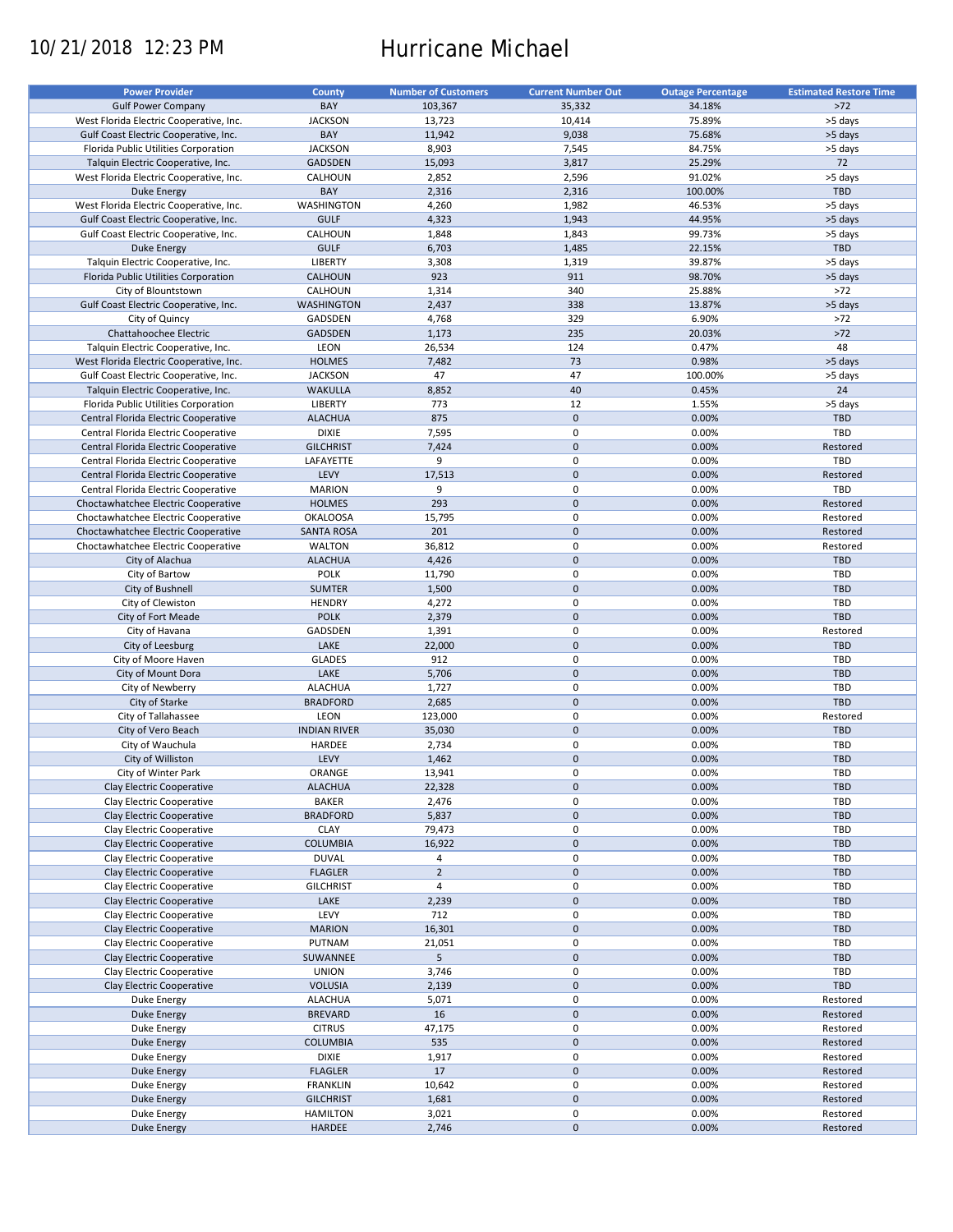### 10/21/2018 12:23 PM Hurricane Michael

| Duke Energy                                            | <b>HERNANDO</b>                      | 11,823           | 0                          | 0.00%          | Restored             |
|--------------------------------------------------------|--------------------------------------|------------------|----------------------------|----------------|----------------------|
| <b>Duke Energy</b>                                     | <b>HIGHLANDS</b>                     | 54,128           | $\mathbf 0$                | 0.00%          | Restored             |
| Duke Energy                                            | HILLSBOROUGH                         | 24               | $\mathbf 0$                | 0.00%          | Restored             |
|                                                        | <b>JEFFERSON</b>                     | 4,829            | $\mathbf 0$                | 0.00%          |                      |
| <b>Duke Energy</b>                                     |                                      |                  |                            |                | Restored             |
| Duke Energy                                            | LAFAYETTE                            | 880              | 0                          | 0.00%          | Restored             |
| Duke Energy                                            | LAKE                                 | 85,247           | $\mathbf 0$                | 0.00%          | Restored             |
| Duke Energy                                            | LEON                                 | 66               | 0                          | 0.00%          | Restored             |
|                                                        |                                      |                  |                            |                |                      |
| Duke Energy                                            | LEVY                                 | 3,840            | $\mathbf 0$                | 0.00%          | Restored             |
| Duke Energy                                            | <b>MADISON</b>                       | 4,037            | 0                          | 0.00%          | Restored             |
| <b>Duke Energy</b>                                     | <b>MARION</b>                        | 66,784           | $\mathbf 0$                | 0.00%          | Restored             |
|                                                        |                                      | 370,927          | $\mathbf 0$                |                |                      |
| Duke Energy                                            | ORANGE                               |                  |                            | 0.00%          | Restored             |
| Duke Energy                                            | <b>OSCEOLA</b>                       | 48,545           | $\mathbf 0$                | 0.00%          | Restored             |
| Duke Energy                                            | PASCO                                | 140,774          | 0                          | 0.00%          | Restored             |
| <b>Duke Energy</b>                                     | <b>PINELLAS</b>                      | 526,150          | $\mathbf 0$                | 0.00%          | Restored             |
|                                                        |                                      |                  |                            |                |                      |
| Duke Energy                                            | <b>POLK</b>                          | 103,167          | 0                          | 0.00%          | Restored             |
| <b>Duke Energy</b>                                     | SEMINOLE                             | 154,215          | $\mathbf 0$                | 0.00%          | Restored             |
| Duke Energy                                            | SUMTER                               | 10,453           | 0                          | 0.00%          | Restored             |
|                                                        |                                      |                  | $\pmb{0}$                  |                |                      |
| <b>Duke Energy</b>                                     | SUWANNEE                             | 833              |                            | 0.00%          | Restored             |
| Duke Energy                                            | <b>TAYLOR</b>                        | 6,261            | $\pmb{0}$                  | 0.00%          | Restored             |
| <b>Duke Energy</b>                                     | <b>VOLUSIA</b>                       | 81,049           | $\pmb{0}$                  | 0.00%          | Restored             |
| <b>Duke Energy</b>                                     | WAKULLA                              | 7,063            | $\pmb{0}$                  | 0.00%          | Restored             |
|                                                        |                                      |                  |                            |                |                      |
| Escambia River Electric Cooperative, Inc.              | <b>ESCAMBIA</b>                      | 3,452            | $\mathbf 0$                | 0.00%          | TBD                  |
| Escambia River Electric Cooperative, Inc.              | <b>SANTA ROSA</b>                    | 7,544            | $\pmb{0}$                  | 0.00%          | <b>TBD</b>           |
| Florida Keys Electric Cooperative                      | <b>MONROE</b>                        | 31,941           | $\mathbf 0$                | 0.00%          | <b>TBD</b>           |
|                                                        |                                      |                  |                            |                |                      |
| Florida Power and Light Company                        | <b>ALACHUA</b>                       | 1,245            | $\mathbf 0$                | 0.00%          | <b>TBD</b>           |
| Florida Power and Light Company                        | <b>BAKER</b>                         | 5,516            | $\mathbf 0$                | 0.00%          | <b>TBD</b>           |
| Florida Power and Light Company                        | <b>BRADFORD</b>                      | 4,070            | $\mathbf 0$                | 0.00%          | <b>TBD</b>           |
|                                                        |                                      |                  |                            |                |                      |
| Florida Power and Light Company                        | <b>BREVARD</b>                       | 312,828          | $\mathbf 0$                | 0.00%          | <b>TBD</b>           |
| Florida Power and Light Company                        | <b>BROWARD</b>                       | 939,530          | 0                          | 0.00%          | TBD                  |
| Florida Power and Light Company                        | <b>CHARLOTTE</b>                     | 116,579          | $\pmb{0}$                  | 0.00%          | <b>TBD</b>           |
| Florida Power and Light Company                        | <b>CLAY</b>                          | 910              | 0                          | 0.00%          | TBD                  |
|                                                        |                                      |                  |                            |                |                      |
| Florida Power and Light Company                        | <b>COLLIER</b>                       | 215,499          | $\pmb{0}$                  | 0.00%          | <b>TBD</b>           |
| Florida Power and Light Company                        | COLUMBIA                             | 14,144           | $\mathbf 0$                | 0.00%          | TBD                  |
| Florida Power and Light Company                        | <b>DESOTO</b>                        | 16,855           | $\pmb{0}$                  | 0.00%          | <b>TBD</b>           |
|                                                        |                                      |                  |                            |                |                      |
| Florida Power and Light Company                        | <b>DUVAL</b>                         | 9                | $\pmb{0}$                  | 0.00%          | TBD                  |
| Florida Power and Light Company                        | <b>FLAGLER</b>                       | 59,608           | $\mathbf 0$                | 0.00%          | <b>TBD</b>           |
| Florida Power and Light Company                        | <b>GLADES</b>                        | 3,508            | 0                          | 0.00%          | TBD                  |
|                                                        |                                      |                  | $\mathbf 0$                |                |                      |
| Florida Power and Light Company                        | HARDEE                               | 33               |                            | 0.00%          | <b>TBD</b>           |
| Florida Power and Light Company                        | <b>HENDRY</b>                        | 9,892            | $\pmb{0}$                  | 0.00%          | TBD                  |
| Florida Power and Light Company                        | <b>HIGHLANDS</b>                     | 519              | $\pmb{0}$                  | 0.00%          | <b>TBD</b>           |
| Florida Power and Light Company                        |                                      | 57,796           | $\pmb{0}$                  | 0.00%          | TBD                  |
|                                                        | <b>INDIAN RIVER</b>                  |                  |                            |                |                      |
| Florida Power and Light Company                        | LEE                                  | 266,497          | $\mathbf 0$                | 0.00%          | <b>TBD</b>           |
| Florida Power and Light Company                        | MANATEE                              | 188,203          | $\pmb{0}$                  | 0.00%          | <b>TBD</b>           |
| Florida Power and Light Company                        | <b>MARTIN</b>                        | 94,739           | $\mathbf 0$                | 0.00%          | <b>TBD</b>           |
|                                                        |                                      |                  |                            |                |                      |
| Florida Power and Light Company                        | MIAMI-DADE                           | 1,138,406        | 0                          | 0.00%          | TBD                  |
| Florida Power and Light Company                        | <b>MONROE</b>                        | 94               | $\mathbf 0$                | 0.00%          | <b>TBD</b>           |
| Florida Power and Light Company                        | NASSAU                               | 22,701           | $\pmb{0}$                  | 0.00%          | TBD                  |
|                                                        |                                      |                  |                            |                |                      |
| Florida Power and Light Company                        | OKEECHOBEE                           | 20,142           | $\mathbf 0$                | 0.00%          | <b>TBD</b>           |
| Florida Power and Light Company                        | ORANGE                               | 3                | $\mathbf 0$                | 0.00%          | <b>TBD</b>           |
| Florida Power and Light Company                        | <b>OSCEOLA</b>                       | 3                | $\pmb{0}$                  | 0.00%          | <b>TBD</b>           |
|                                                        |                                      |                  |                            |                |                      |
| Florida Power and Light Company                        | PALM BEACH                           | 750,041          | 0                          | 0.00%          | TBD                  |
| Florida Power and Light Company                        | PUTNAM                               | 20,144           | $\pmb{0}$                  | 0.00%          | <b>TBD</b>           |
| Florida Power and Light Company                        | SARASOTA                             | 270,158          | 0                          | 0.00%          | TBD                  |
|                                                        |                                      |                  |                            |                |                      |
| Florida Power and Light Company                        | SEMINOLE                             | 55,586           | $\mathbf 0$                | 0.00%          | <b>TBD</b>           |
| Florida Power and Light Company                        | ST. JOHNS                            | 91,015           | 0                          | 0.00%          | TBD                  |
| Florida Power and Light Company                        | ST. LUCIE                            | 129,369          | $\mathbf 0$                | 0.00%          | <b>TBD</b>           |
| Florida Power and Light Company                        | SUWANNEE                             | 5,025            | 0                          | 0.00%          | TBD                  |
|                                                        |                                      |                  |                            |                |                      |
| Florida Power and Light Company                        | <b>UNION</b>                         | 1,637            | $\pmb{0}$                  | 0.00%          | <b>TBD</b>           |
| Florida Power and Light Company                        | VOLUSIA                              | 179,598          | 0                          | 0.00%          | TBD                  |
| Florida Public Utilities Corporation                   | NASSAU                               | 15,989           | $\mathbf 0$                | 0.00%          | Restored             |
|                                                        |                                      |                  |                            |                |                      |
| Fort Pierce Utilities Authority                        | ST. LUCIE                            | 27,630           | 0                          | 0.00%          | TBD                  |
| Gainesville (Gainesville Regional Utilities - GRU)     | <b>ALACHUA</b>                       | 94,473           | 0                          | 0.00%          | <b>TBD</b>           |
| Glades Electric Cooperative, Inc.                      | <b>GLADES</b>                        | 3,015            | 0                          | 0.00%          | TBD                  |
|                                                        |                                      |                  |                            |                |                      |
| Glades Electric Cooperative, Inc.                      | <b>HARDEE</b>                        | $\mathbf 0$      | $\pmb{0}$                  |                | <b>TBD</b>           |
| Glades Electric Cooperative, Inc.                      | <b>HENDRY</b>                        | 3,530            | 0                          | 0.00%          | TBD                  |
| Glades Electric Cooperative, Inc.                      | <b>HIGHLANDS</b>                     | 7,321            | $\pmb{0}$                  | 0.00%          | <b>TBD</b>           |
|                                                        |                                      |                  | 0                          | 0.00%          | TBD                  |
| Glades Electric Cooperative, Inc.                      | OKEECHOBEE                           | 2,278            |                            |                |                      |
| Green Cove Springs Electric                            | <b>CLAY</b>                          | 3,889            | $\pmb{0}$                  | 0.00%          | TBD                  |
| Gulf Coast Electric Cooperative, Inc.                  | <b>WALTON</b>                        | 100              | $\pmb{0}$                  | 0.00%          | TBD                  |
| <b>Gulf Power Company</b>                              | <b>ESCAMBIA</b>                      | 152,984          | $\pmb{0}$                  | 0.00%          | Restored             |
|                                                        |                                      |                  |                            |                |                      |
| <b>Gulf Power Company</b>                              | HOLMES                               | 2,572            | 0                          | 0.00%          | Restored             |
|                                                        |                                      |                  |                            |                |                      |
| <b>Gulf Power Company</b>                              | <b>JACKSON</b>                       | 1,375            | $\mathbf 0$                | 0.00%          | Restored             |
|                                                        |                                      |                  |                            |                |                      |
| <b>Gulf Power Company</b><br><b>Gulf Power Company</b> | <b>OKALOOSA</b><br><b>SANTA ROSA</b> | 94,172<br>72,563 | $\mathbf 0$<br>$\mathbf 0$ | 0.00%<br>0.00% | Restored<br>Restored |